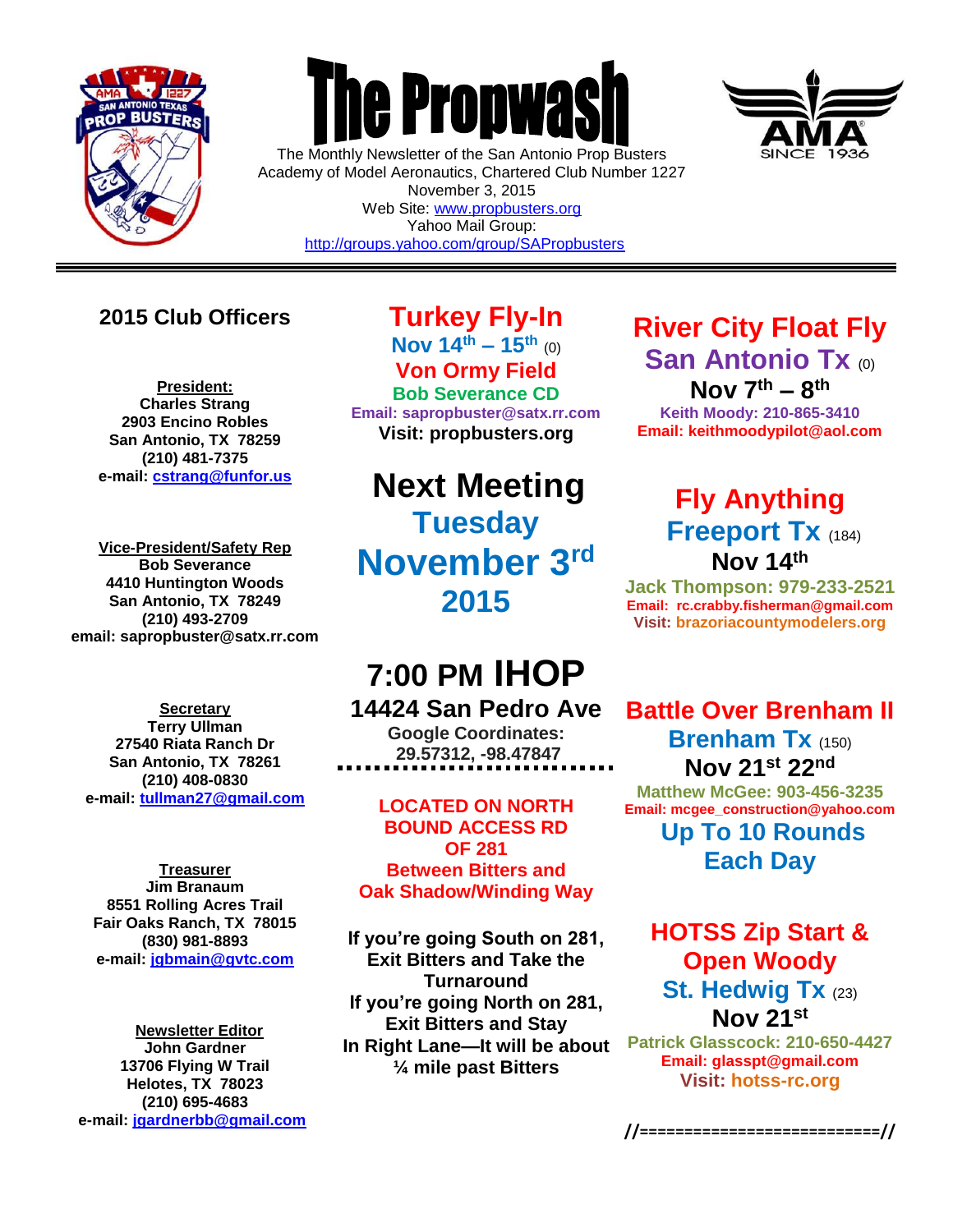#### **Date:** 10/9/2015, 7:04 PM The meeting of the Prop Busters was called to order by Charles Strang, at IHOP, 14424 San Pedro Ave, just north of Bitters on 281.

#### **Visitors**: None

The September meeting minutes were approved without revision.

**President:** Charles welcomed everyone and was encouraged by the **out!**  great turnout for the informal Labor Day club fly- in. There were about 20 **Old Business:**  members, perhaps drawn in by the free food along with the camaraderie.

**Vice President/Safety Officer:** Bob reminded all to fly safe and keep your fingers out of the prop. Charles added that when working on your electric planes and quad copters, all the props on should be removed to prevent accidents that can occur with unexpected startup of the motors, which can instantly reach full torque.

**Secretary:** Terry no comment.

**Treasurer:** Jim reported the various expenses, income, and account balances for September. If you need details contact Jim. He presented a preliminary budget for next year. It was slightly revised from the previous version of the last month. He will go over it again at the next meeting.

**Early Bird Raffle: Not this meeting, Bob was running late.**

**Membership:** Rick reported no new members this month.

**Newsletter:** Standing order for the newsletter is that free ads and articles of interest for the newsletter need to be submitted by members to John Gardner by the 17th.

#### **Web Editor**

**Robert Jarzombek** has been updating the club website. The website includes the **Flying Regs, Procedures, FOR SALE items, Newsletters, and Events. Check it** 

**Emergency Info Sign:** Charles brought the sign to the meeting and it will be taped on the first aid box at Somerset so it can be easily taken off if needed. A copy will be given to Bob Severance so he can gather similar information for San Geronimo Airport.

**Equipment Access: It is important to keep the tractor shed locked.** At this time, mowing and the like will be carried out by selected members to better control use and maintenance of the equipment.

**New Business:** The **Turkey Fly** is scheduled for Saturday- Sunday on **November 14-15** at Somerset. **Ray Murry** will cook **Gumbo.** Details will be added to the **Newsletter.** 

#### **General Discussion:**

It was verified that **no airport notice of model activities is required** for **Somerset Field** because there is not a "controlled" air field within 5 miles, but the 400 foot altitude above ground restriction does apply. **Also everyone should be aware of the FAA- AMA "Before You FLY" Instructions for guidance.**

**On board cameras were discussed in that it was reported that Tri City Flyers and River City have considered rules that include "NO Cameras on Model Aircraft".** 

Apparently citizen complaints of invasion of privacy by modelers flying over and around residences have been voiced. The response for these two clubs has been to ban cameras.

Discussion at our meeting generally recognized the issues, but thought that the rule of no cameras was extreme.

**No decision to restrict the use of cameras was made**, but everyone was reminded that that anyone flying of a model using first person view (FPV) is required to remain within the line of sight and to use a spotter. Also, they must **be smart** about what the camera is viewing or recording **so as not to be accused of invading anyone's privacy.**

#### **MODEL OF THE MONTH**:

**Dave Gell** showed his Carbon Cub from Eflite with a wing span of 24 inches. The light weight plane is only 3.2 oz, and has functioning ailerons along with rudder and elevator. Used in light winds, it was fairly stable but he said it would benefit with the use of an RC AS3X stabilization gyro, which he may add since his maiden flight ended with a little repairable damage. The little scale model was \$130 and included details such as landing and wing tip lights, along with a tow hook. He noted the scale tail registration number was actually for a helicopter.

**Ray Murry** described his swap meet trade of a vintage Cox 0.020 for 48 inch wing span Sukhoi. After a few minor repairs he fitted the ARF with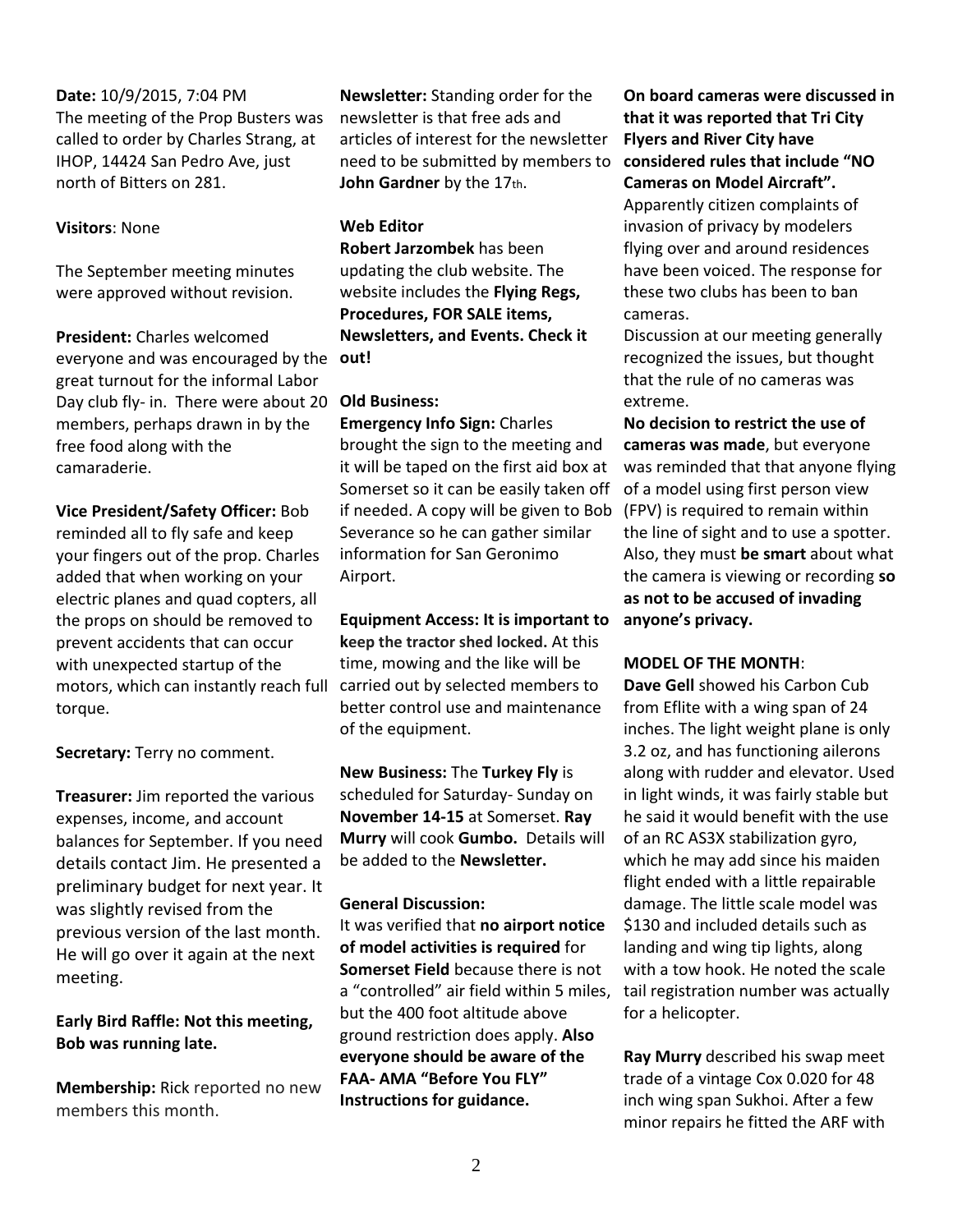45 Series motor an 50Amp ESC and 3S 2200 mAh LiPo. He plans to add a stabilization gyro.



By a narrow margin, **Dave Gell** (right) won Model of the month.

#### **CRASH DUMMY:**

**Jim Branaum** flew his red and white Extra 300 for the last time at Kingsbury. The plane had an 85 inch wingspan and was powered with a DLE 50. Apparently Jim was having some issues binding his model and replaced the AR7000 Rx with a spare unit and achieved binding. The plane flew fine, at least for a little while, then it became unresponsive and gravity turned it toward the earth's core where it bored a smoking hole in the earth! Only a few components survived! He is sending the Rx and transmitter in for examination.

**Sidney Hipp** was nominated in absentia for allowing his electric plane to chew up the wing of his other electric plane, while both were on the ground by his vehicle. Unfortunately, he had not disarmed or disconnected the battery from the plane he had just flown and inadvertently bumped the throttle as he was preparing to store his radio.

**Jim was unanimously awarded the Crash Dummy**, but **Sidney got honorable mention**

**The Raffle: Because of the late start it was voted that the raffle items will carry over to the next meeting.**

Adjourned 8:17 PM Submitted by Secretary: Terry Ullman

**Gate at Highway:** It seems that one horse is smart enough to escape by going over the "cattle guard" at the main gate. Although it is expected that this horse will be transferred soon, the **MAIN GATE MUST BE CLOSED AFTER EVERY USE.**

**Call Us for All Your Copier, Printer & FAX Needs Prop Buster Members Receive a 5% Discount on All Supplies**

**AMERICOPY, Inc.** 6075 De Zavala Rd #J San Antonio, TX 78724 **(210) 381-3568 Fax: (210) 829-5554**

Digital Copier/Printers Print/FAX/Copy/Scan High Speed Laser Printers Laser Printer Toner Cartridges Fax Toner & Supplies Maintenance Contracts Nation Wide Delivery

## **Royal**

## **Copystar**

Steve Curtis – Owner

**Al's Hobbies 7121 Highway 90 West Suite 150 San Antonio, TX 78227 Voice: (210) 645-1050 Fax: (210) 645-6450 alshobbies@usa.com**

**Membership Notes** By Richard Storm  $(210)$  680-5653 // E-Ma rstorm@satx.rr.com



*Need a membership list? e-mail me and I'll send you a fresh one.*

#### NEED AN INSTRUCTOR? Call Me,

October has been a quiet month. From a membership perspective I don't really have anything new.

I guess it's that time of year to dream of Goblins and new things you hope the wife will buy for Christmas, (or allow you to buy)  $\odot$ 

The following SAPB members have birthdays in November.

#### Day of Birth Member Name

- 2 Roger A Wuest
- 9 Terry L. Ullman
- 20 Woodrow W. Crawford
- 22 Paul D. Snyder
- 25 Gene Scammell

**Special Thanks To HobbyTown USA For Supporting the Raffle**

**HobbyTown USA 2501 NW Loop 410 San Antonio, TX 78230 (210) 348-8697 Fax: (210) 829-8707 [www.hobbytownsatx.com](http://www.hobbytownsatx.com/) E-mail: [sanhobbie@aol.com](mailto:sanhobbie@aol.com)**

**Radio Control Headquarters 14910 Nacogdoches #110 San Antonio, TX 78247 (210) 651-0435 Fax: (210) 650-3568 [info@rchqonline.com](mailto:info@rchqonline.com)**